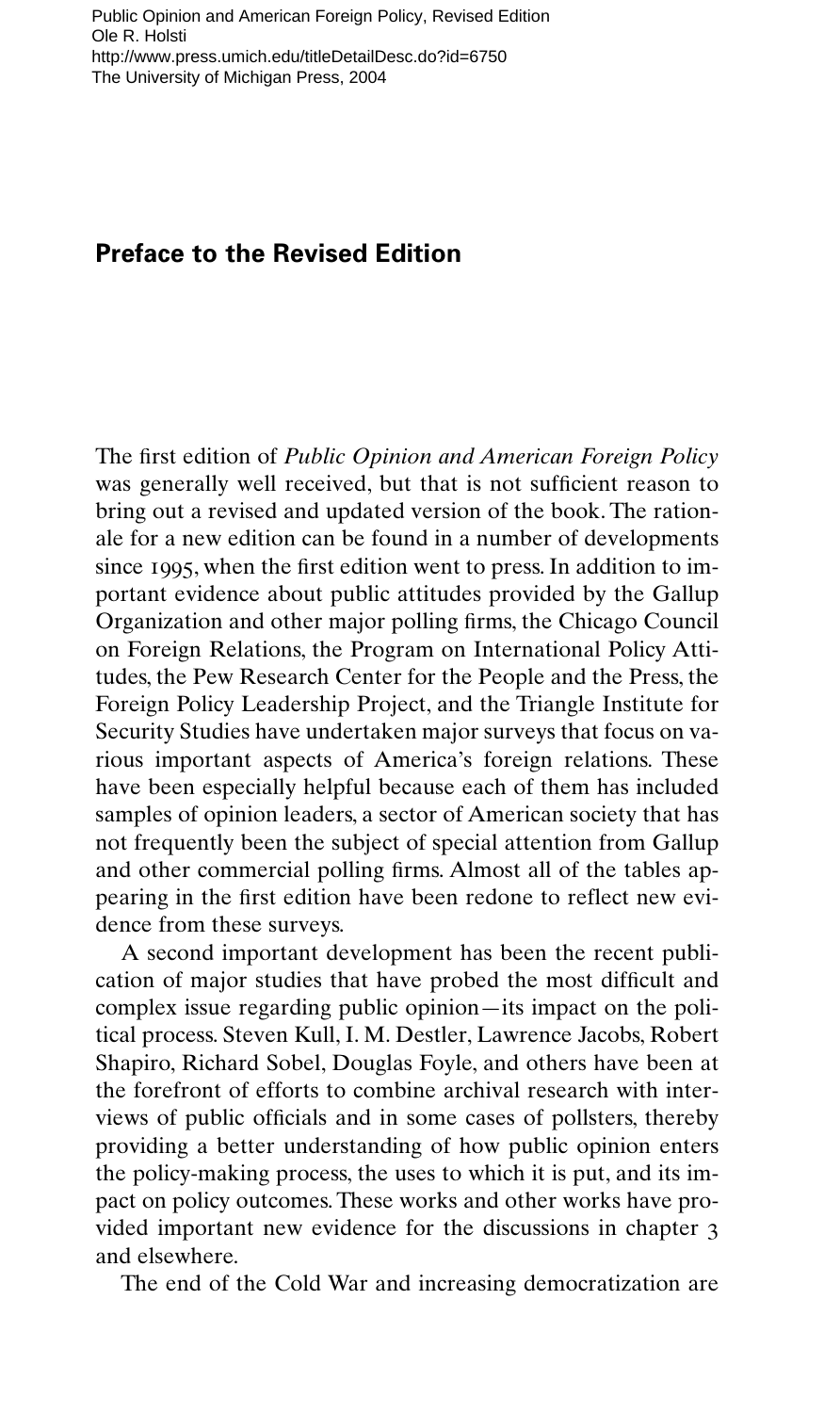Public Opinion and American Foreign Policy, Revised Edition Ole R. Holsti http://www.press.umich.edu/titleDetailDesc.do?id=6750 The University of Michigan Press, 2004

x *Preface to the Revised Edition*

among the developments that have opened up opportunities for public opinion studies in countries where such research, especially by Westerners, would have been quite unthinkable even a few years ago. This book focuses on the United States, but the growth of comparative cross-national research provides a much richer understanding of the relationship between public opinion and foreign policy—for example, which findings about that relationship are limited to the American political context, and which may have more universal validity?

A major theme of the first edition of this book is that research and theory on public opinion and foreign policy have often been shaped by such key events as the two world wars of the twentieth century and the war in Vietnam. Several studies have shown that many post-Vietnam aspects of public attitudes have persisted beyond the end of the Cold War. However, the enormity of the September 11, 2001, terrorist attacks on New York and Washington raises anew questions about continuity and change. As many analysts have asserted, has everything changed since 9/11, including public attitudes toward foreign affairs, much in the way that the attack on Pearl Harbor six decades earlier drove a stake through the heart of the isolationist argument that national interests, geographical realities, and commonsense prudence dictated a policy of limiting contacts with belligerents or potential belligerents abroad? It is clearly far too early to assess the long-term impact of 9/11 on the American public and its attitudes toward global engagement. Chapter 6, which is wholly new in this edition, nevertheless undertakes at least an interim assessment of the role, if any, that public opinion has played in promoting or sustaining the Bush administration's pronounced preferences, during both the nine months before September 11 and the first two years following the terrorist attacks, for a unilateralist approach to world affairs. The post-9/11 period includes debates and frequent polling on the issue of Iraq, culminating in the March 2003 invasion of that country and the destruction of Saddam Hussein's regime in Baghdad.

In this undertaking I have been extraordinarily fortunate in receiving the counsel, insights, assistance, and encouragement of many persons. I reiterate the many debts acknowledged in the preface to the first edition. Many of those cited there have continued to provide help far beyond the call of collegiality and friendship, and my gratitude for their assistance persists unabated. I have also benefitted immensely from those who pointed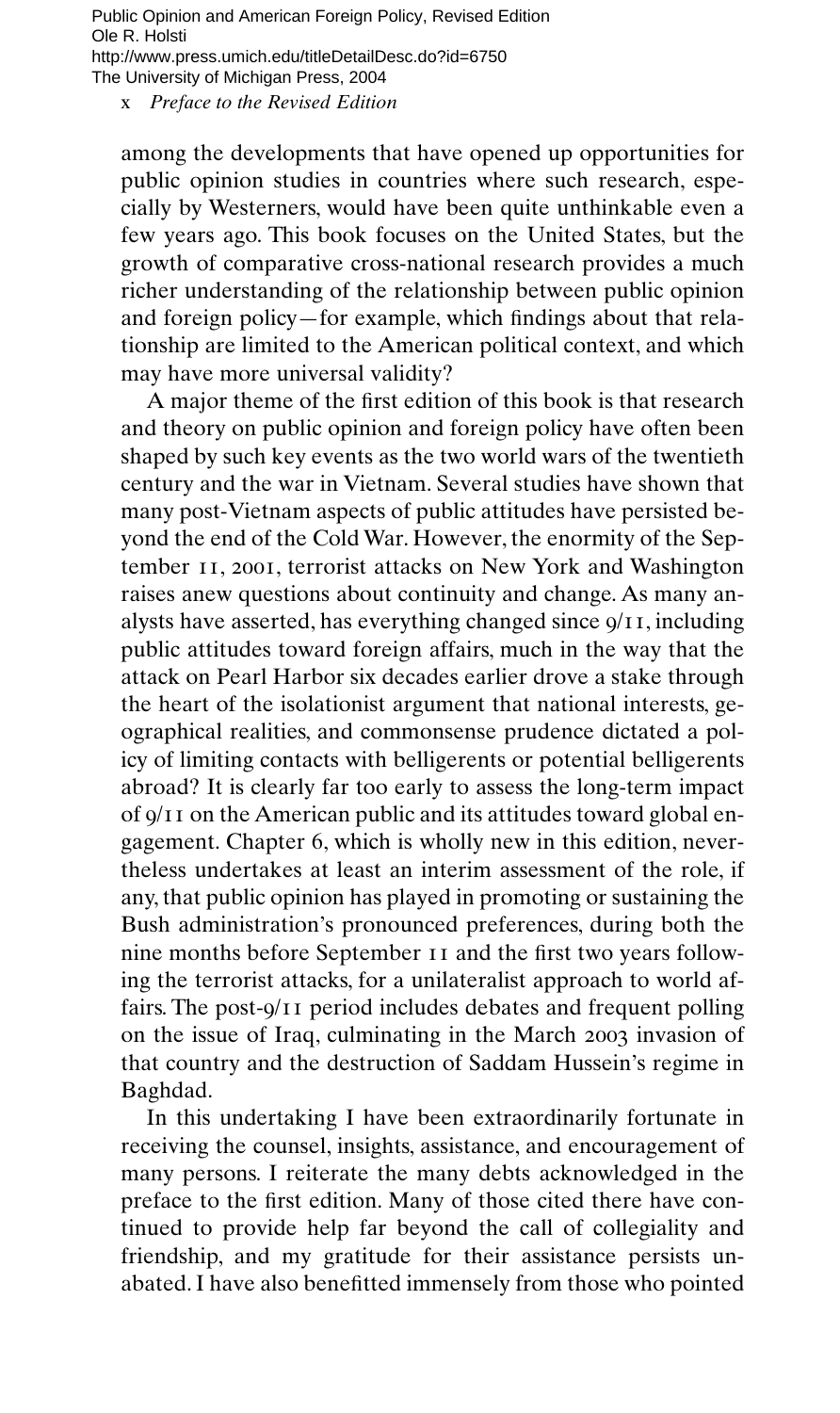Public Opinion and American Foreign Policy, Revised Edition Ole R. Holsti http://www.press.umich.edu/titleDetailDesc.do?id=6750 The University of Michigan Press, 2004

to ways in which the first edition might be improved, including Richard Eichenberg, Beth Fischer, Maxine Isaacs, Brigitte Nacos, and Richard Sobel. As noted earlier, chapter 6 is wholly new in this edition. Comments and suggestions from Bruce Jentleson and Bob Lieber, when some parts of it were discussed at a June 2000 conference at the Woodrow Wilson Center in Washington, D.C., were most useful. John Aldrich, Peter Feaver, Kal Holsti, Bruce Jentleson, Bob Keohane, and Richard Sobel read an initial draft of chapter 6 and provided incisive and useful suggestions for improving it. I am also indebted to two anonymous reviewers who read the entire manuscript and offered their suggestions for revisions. Steve Kull was generous in offering advice and sharing data from his Program on International Policy Attitudes; Chris Whitney was most helpful in providing data from the 2002 Chicago Council on Foreign Relations survey; and Steve Casey provided some useful information about Franklin Roosevelt's views on polling.

Dan Harkins, my friend and associate for more than two decades; Christy Hamilton, Carrie Liken, Janet Newcity, and Kuba Stolarski provided invaluable computer programming assistance on the Foreign Policy Leadership Project and Triangle Institute for Security Studies data sets.

Since August 2000 I have benefitted immensely from Anne Marie Boyd's assistance on all aspects of this project. She is a genius at finding sources, even obscure ones, in the library and on the Internet. Her many talents have had an impact on formatting tables, clarifying sentences, proofreading, indexing, and many other aspects of the project. She has done all these things with such unfailing energy, enthusiasm, good nature, and good humor that working with her has always been a great pleasure.

Working with the University of Michigan Press has also been a pleasant experience. The first edition began with the support of political science editor Malcolm Litchfield and was completed under his successor, Chuck Myers. Jeremy Shine, political science acquisitions editor, provided initial support for this revised edition, and it has been a pleasure working with Jim Reische, Kevin Rennells, and Sarah Mann in bringing this book to fruition.

My heartfelt thanks to all of the above.They are absolved from responsibility for errors that remain. My apologies to anyone whose contributions I may inadvertently have overlooked.

This book has a double dedication. The first is to my wonderful daughter, Maija; her devoted husband, Brad; and their delightful